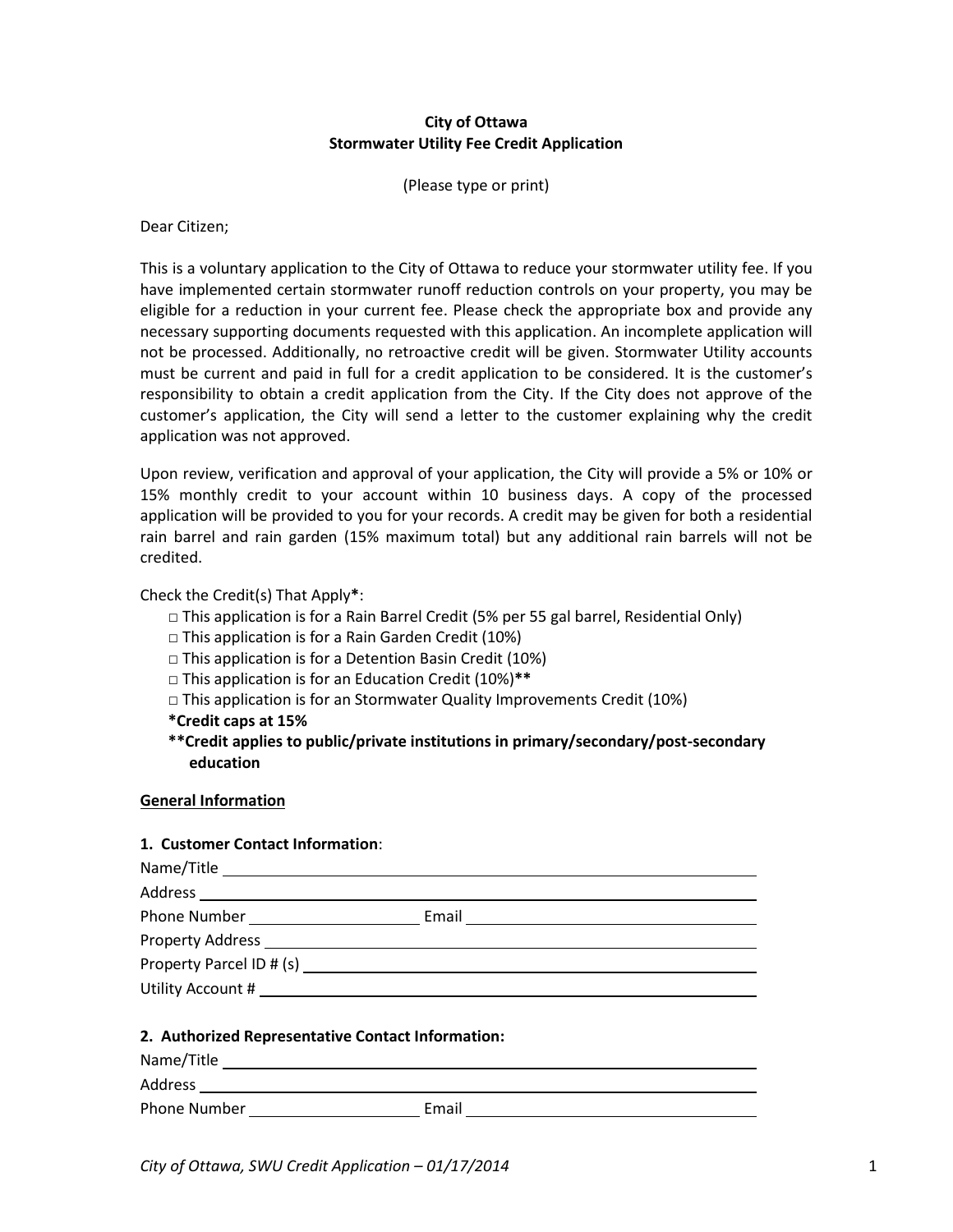By signing below, I attest that the above information is true and correct. I acknowledge and agree that the City of Ottawa may inspect my property to verify that my stormwater credits are existing and functioning properly. I further agree that I will ensure that my stormwater facilities will be properly maintained. I understand that if my stormwater facilities are no longer in place, or are not functioning properly, my credit will be revoked. I also acknowledge that misrepresentation of the above information may constitute fraud and may be punishable by law. By signing this credit application the applicant agrees to notify the City of Ottawa should any changes occur on the property that would prohibit meeting the conditions of any of the credits being received.

| Name: |
|-------|
|-------|

Date:

Please submit your application to the Public Works Department via:

**Mail:** 

Stormwater Utility Program Public Works Department City of Ottawa PO Box 60 Ottawa, KS 66067

## **E-Mail:**

stormwater@ottawaks.gov (Please include in the subject line "ATTN: Stormwater Utility Credit Application")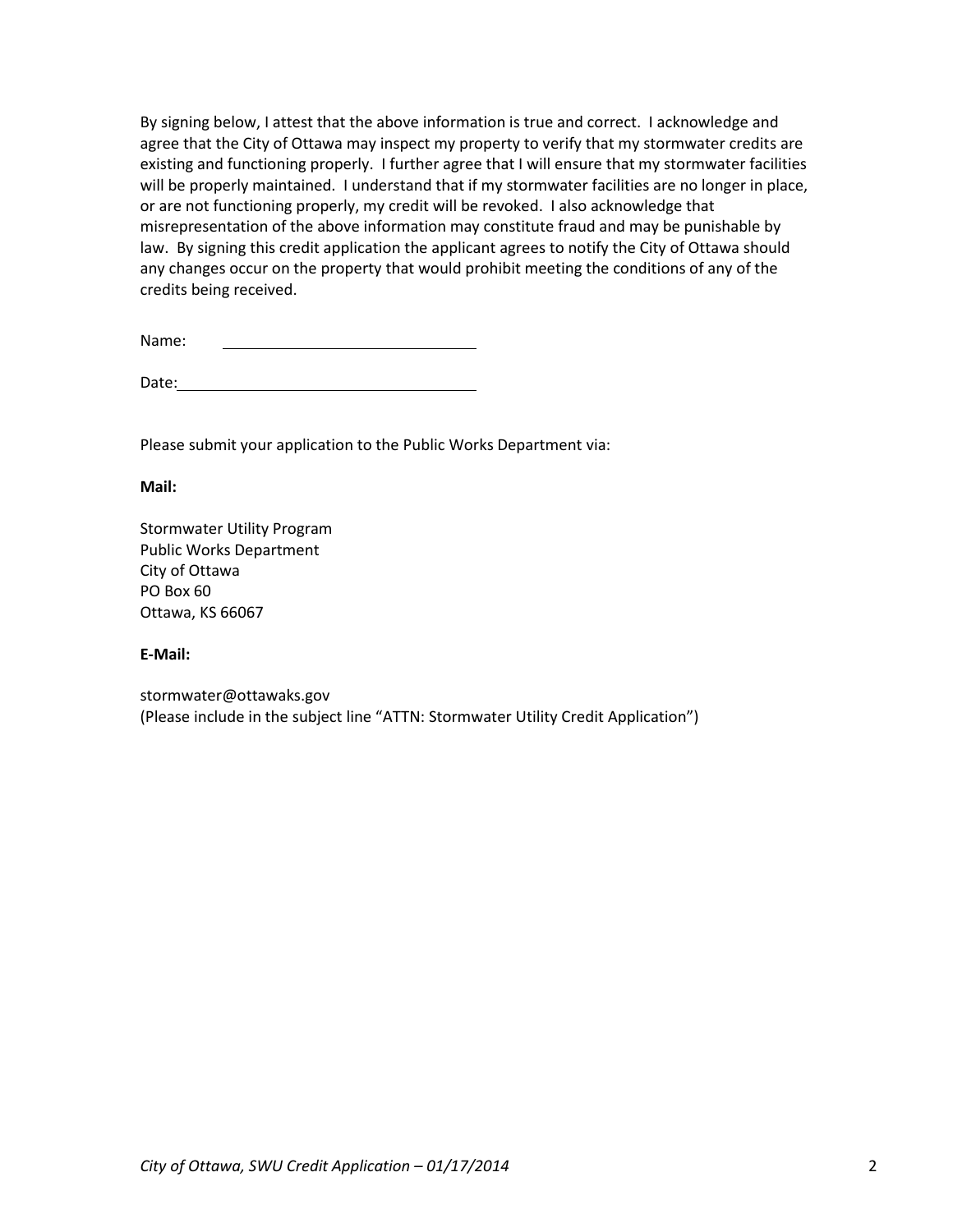# **Option 1: Rain Garden Credit**

## **Rain Barrel:**

Rain barrels are storage vessels used to capture rooftop runoff for reuse for landscaping and other non-potable uses. Water collected has various uses, including lawn irrigation, flower gardening, and watering houseplants. By diverting water from storm drainage systems, rain barrels reduce pollutants and the volume of runoff entering local rivers and streams. It is important to keep the barrel free of organic material. Mesh screens and olive oil will keep mosquitoes from breeding. Use stored water regularly to allow adequate storage room for future rain events.

Design and Installation Requirements

- Components: At least a 50 gallon **covered tank** with an opening at the top for downspout discharge, an overflow outlet, and a valve and hose adapter at the bottom. It is recommended that the barrel have a sealed, child resistant top that can be easily removed for cleaning.
- $\triangleright$  Location: Locate the barrel under downspouts where water can be easily collected for transport away from building foundations.
- $\triangleright$  Installation Guidelines: The base of the rain barrel must be level and secure. Concrete blocks or pavers can be used to achieve this. If you must cut your downspout, they should be cut to allow a three-inch gap between the top of the barrel and the end of the downspout, allowing space to remove the lid and clean the inside of the barrel. Overflow outlets should be routed away from foundation and to pervious areas. Additional rain barrels will increase the quantity of water stored.

**→ Please provide a sketch of the lot illustrating the location of the rain barrel(s) and a description of the stormwater usage.** 



*City of Ottawa, SWU Credit Application – 01/17/2014* 3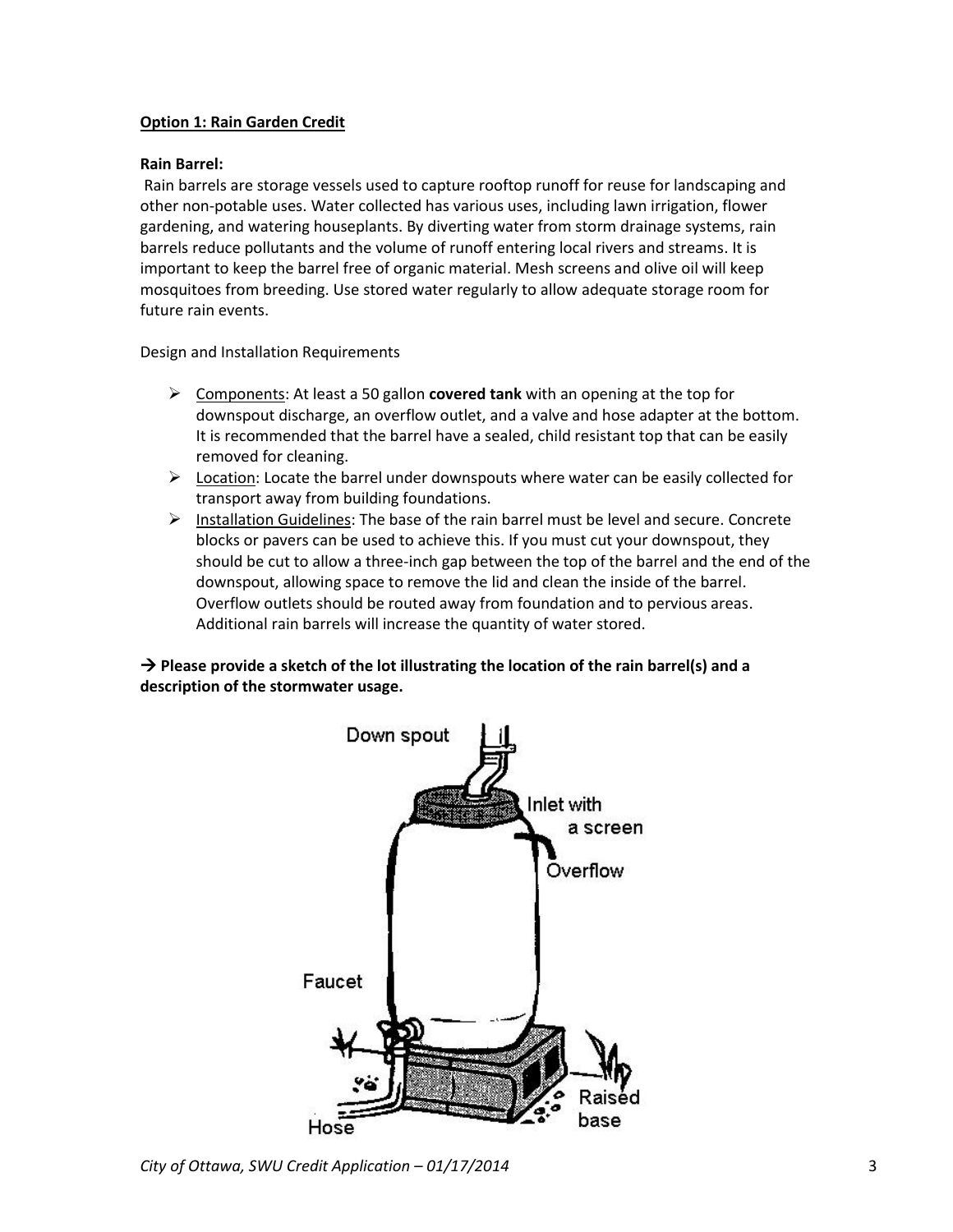## **Option 2: Rain Garden Credit**

### **Rain Garden:**

A rain garden is a depressed area of native vegetation that is designed to capture and hold stormwater. A rain garden is designed to accept runoff from very small areas such as rooftops, driveways, or residential streets. Runoff from surrounding impervious areas should enter the rain garden as sheet flow. Direct discharge from rainspouts and gutters should enter the garden through an energy dissipater device. Individuals gardens aid in controlling the volume of runoff from individual lots that would otherwise combine with and contribute to runoff from other properties into the stormwater sewer system. However, to provide an effective contribution to stormwater management, rain gardens must be sufficient in number and common throughout an area.

Rain gardens can be used to improve the quality of runoff coming from rooftops, driveways, and lawns of residential neighborhoods, small commercial areas, and parking lots. They are typically most effective for catchments less than one acre. Rain gardens should be placed near the source of stormwater runoff, or in a low area of the property where water collects. Refrain from placing a rain garden in just any location where water typically pools for long periods as this may indicate low soil infiltration rates.

Plant selection should include native species that are tolerant of both wet and dry cycles. This will achieve the highest level of success in a rain garden. Route stormwater away from the garden initially until vegetation becomes established, typically for a 30 to 60 day timeframe. Irrigate as needed during the first 60 days to establish plants.



## **→ Please provide a sketch of the lot illustrating the location of the rain garden.**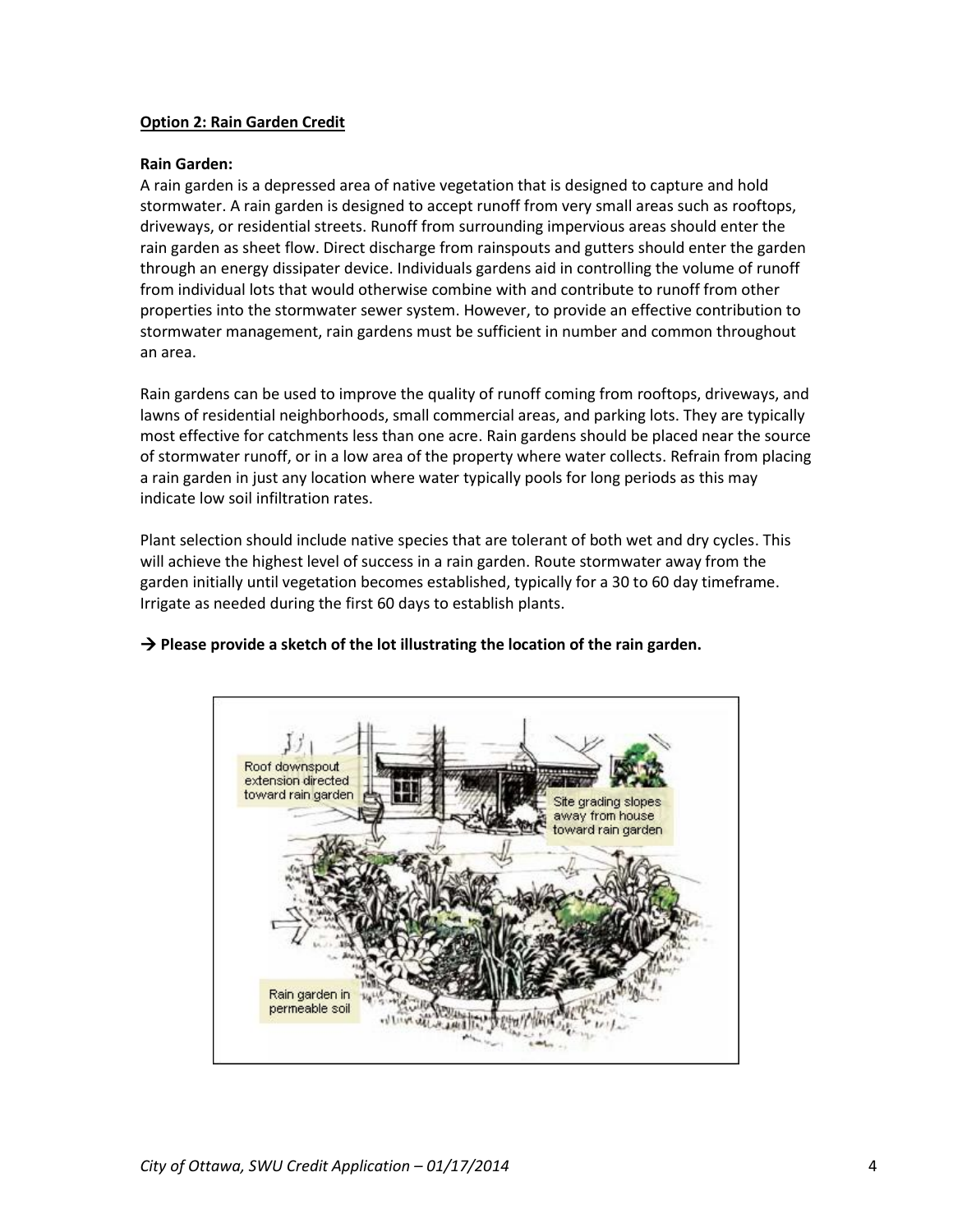## **Option 3: Detention Basin Credit**

### **Stormwater Detention Basin:**

The 10% detention credit will be applied automatically to those properties that have a maintained detention facility. Thus, no application is necessary. The requirements to receive a detention credit will be consistent with the City of Ottawa Storm Water Management Policy. These requirements include but are not limited to the following:

- $\triangleright$  Detention facilities shall be sized to provide for no increase in runoff for the proposed development conditions. Proposed detention shall provide control of increased runoff for the 2, 10 and 100-year frequency storms.
- $\triangleright$  Public and private detention may be accomplished with either wet or dry bottom basin facilities. Public safety shall be addressed in the study if joint uses, such as parking or recreation, are proposed.
- $\triangleright$  Wet bottom basins shall require additional storage volume to accommodate 5 years of sediment and storage volume necessary to maintain a minimum water depth of 3 feet.
- $\triangleright$  Erosion control into and out of the proposed detention facilities shall be addressed in the study and provided as necessary.
- $\triangleright$  A list of the full requirements receive a detention credit can be found in the City of Ottawa Stormwater Management Policy.

If a property owner has a detention facility and is not receiving a credit they may contact the Public Works Department to get the credit applied. It should be noted that no retroactive credits will be given.

This credit may be revoked at any time if the detention facility is not being maintained to the standards set forth in the Ottawa Stormwater Management Policy.

## **Option 4: Stormwater Education Credit**

### **Stormwater Education**

Those educational institutions, public or private, wishing to receive a 10% Stormwater Utility Fee Credit for educating students in the area of water quality awareness and protection must agree to the following minimum standards:

- $\triangleright$  Devote two hours per half student year (four hours annually) to educating at least two grades, about water quality awareness and protection. Topics must rotate on at least an annual basis for each grade level.
- $\triangleright$  Schools will be required to submit an annual report to the Director of Finance for the City of Ottawa for the proposed education sessions that will include information on the number of attendees, time(s), location(s), and topic(s) covered during each session. Copies of materials disseminated must be provided to the Director of Finance, with the annual report.
- $\triangleright$  Educational information may be obtained from the United States Environmental Protection Agency, the United States Geological Survey, the Kansas Department of Health and Education, the Mid-America Regional Council (MARC), or any other reputable educational material approved by the City.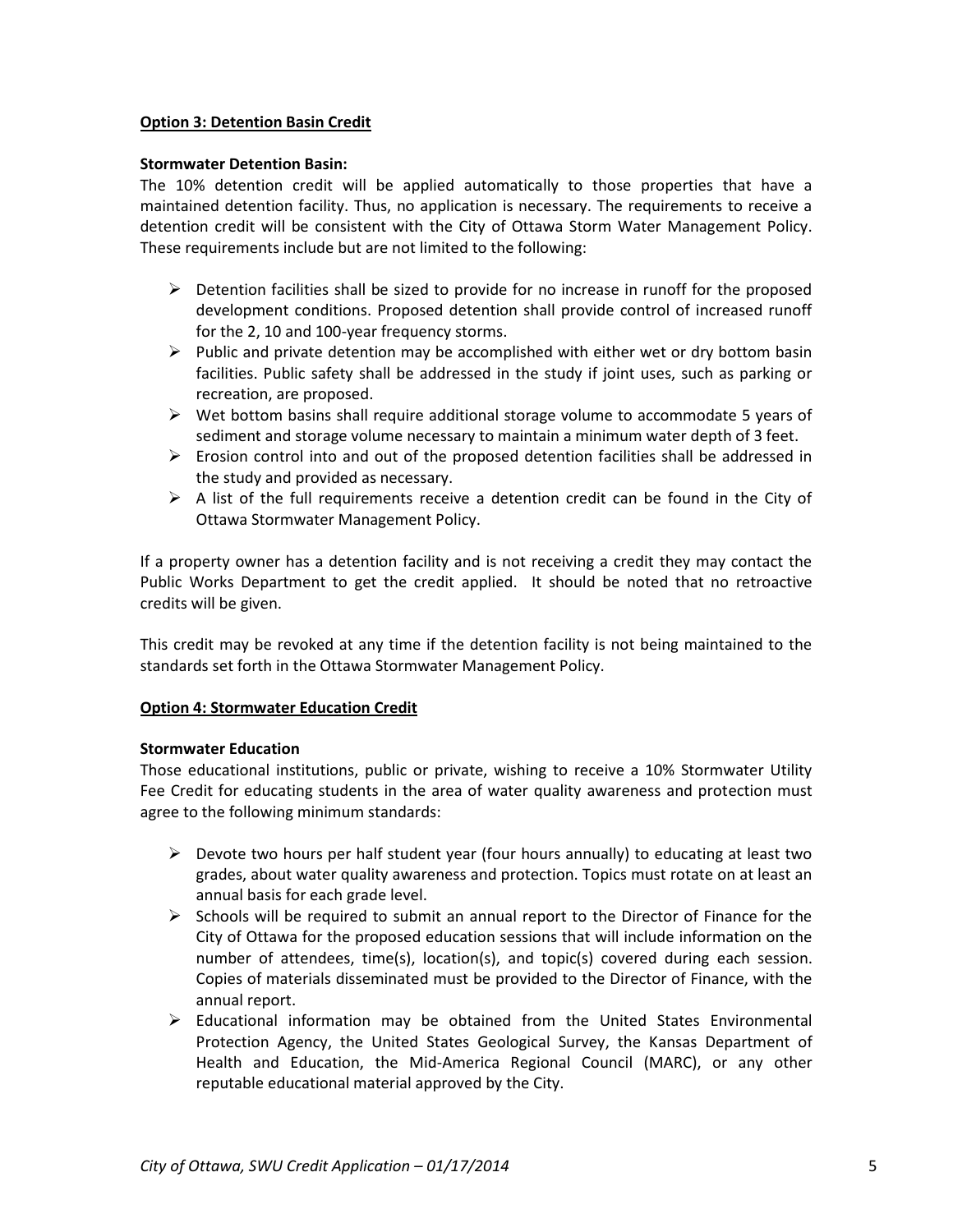Below is a list of free resources on stormwater education for the classroom. Many of the sites not only provide a plethora of materials from team-building activities, videos, and posters but furthermore provide a breakdown on which materials are appropriate for which grades. The only cost to the educational institution of using these materials is if the teacher would wish to print the materials. However, these costs are minimal such as in printing a color sheet or poster if at all such as in the case of a video on stormwater management.

## *EPA for Students and Educators*

<http://www.epa.gov/epahome/students.htm> Breakdown by grade and interactive tools for students.

### *EPA Teaching Center*

### <http://www.epa.gov/teachers/>

Provides example lesson plans and free materials on stormwater education. Furthermore, the site includes access to local issues involving water quality.

### *Educating Young People About Water*

<http://www.uwex.edu/erc/eypaw/guides.html>

Information on how to create water education curriculum through a multitude of outlets including team building activities and videos.

### *EPA*

<http://www.epa.gov/teachers/order-publications.htm> This specific link informs you how to receive free education materials from the EPA.

### *EPA: NPDES "Classroom Education on Stormwater"*

[http://cfpub.epa.gov/npdes/stormwater/menuofbmps/index.cfm?action=browse&Rbutton=det](http://cfpub.epa.gov/npdes/stormwater/menuofbmps/index.cfm?action=browse&Rbutton=detail&bmp=8&minmeasure=1) [ail&bmp=8&minmeasure=1](http://cfpub.epa.gov/npdes/stormwater/menuofbmps/index.cfm?action=browse&Rbutton=detail&bmp=8&minmeasure=1)

This is a list of examples other governmental entities have created and made available to educate students on stormwater issues.

### *U.S. Geological Survey's Water Science for Schools*

<http://ga.water.usgs.gov/edu/>

The site offers information on many aspects of water, along with pictures, data, maps, and an interactive center for testing water knowledge.

Submit application with supplemental Materials, requested above, to the Public Works Department.